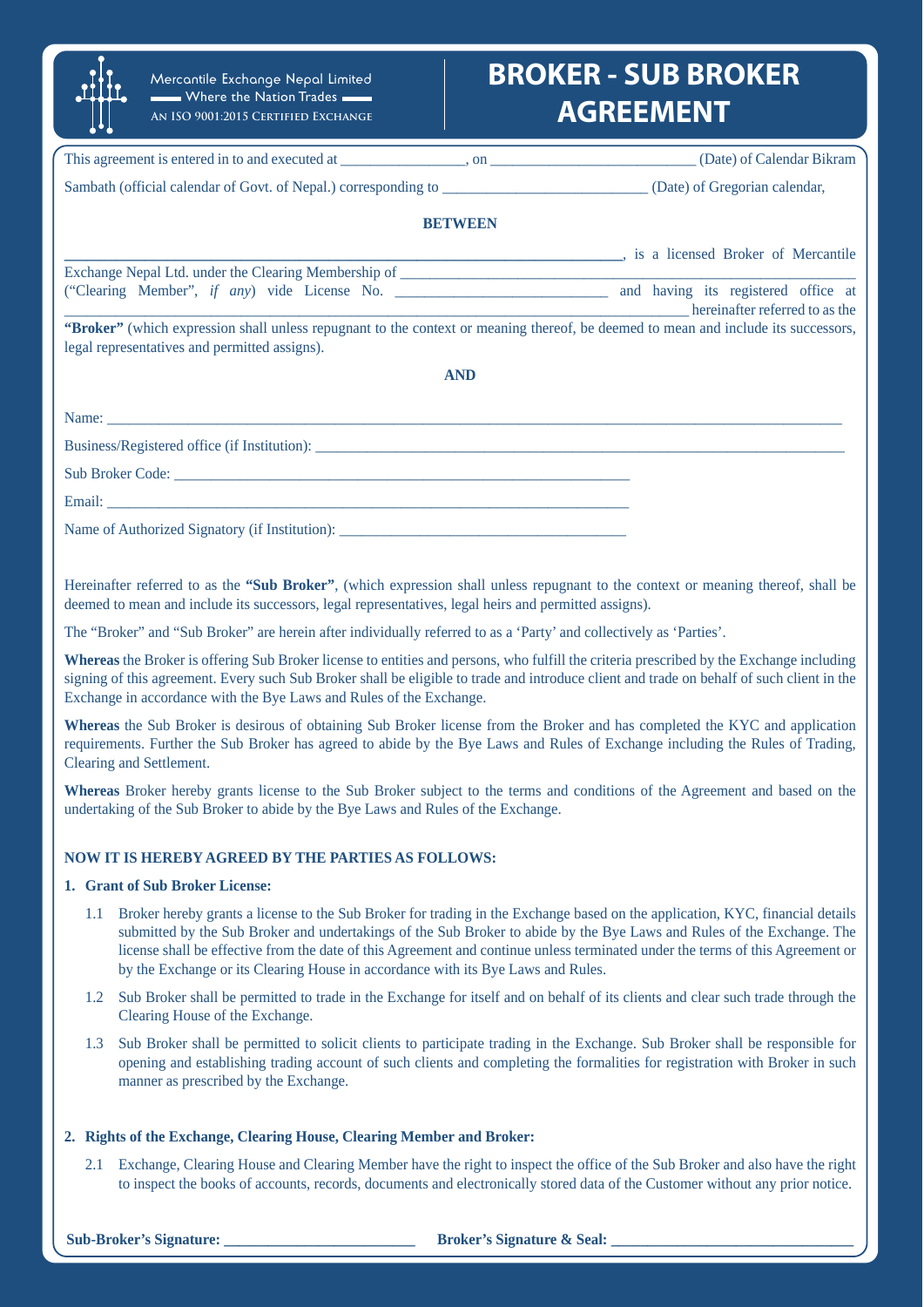- 2.2 Exchange, Clearing House, Clearing Member and Broker has the right to demand and Sub Broker shall pay such fees, charges, advances and deposits in respect of various services which it renders or agrees to render to the Sub Broker for the purpose of maintaining the license, trading, clearing and doing any transaction in the Exchange.
- 2.3 Exchange and Clearing House shall specify the exposure limits up to which open position can be taken by the Sub Brokers. Such limits may be increased or reduced by the Exchange at any time in its discretion. The Exchange and/or its Clearing House shall take measure to protect its interest in this regards which may, inter alia, include restriction on further trading, closing out open positions and withdrawing or disablement of the trading facility of the Sub Broker.
- 2.4 Clearing House has the right to close out/liquidate the open position of the Sub Broker and/or its clients in accordance with the Rules of Exchange, in case of non Payment of dues by the Sub Broker and or its clients towards margins, daily mark to market settlement, final settlement or such other settlement, fees and charges. In such case, any loss cause to the Clearing House or Exchange due to the closing out of open position will be recovered from the Sub Broker. However, the above shall not prejudice the right of the Sub Broker to recover the money from its clients, if the same was happened in view of the defaults of the clients.
- 2.5 Exchange and Clearing House have the right to withdraw or disable the trading and clearing facility of the Sub Broker, without any notice, and also to take disciplinary proceedings, if the Sub Broker commits any defaults in payment of fee and deposits, commits any breach of the Bye Laws and Rules or acts against the interest of the Exchange and its Clearing House.
- 2.6 Exchange and Clearing House reserves the right to determine any procedure, take any action, pass any order or directions, impose any fee to protect the interest of the Exchange and its Clearing House and by signing of this Agreement; Sub Broker undertakes to comply with all such decision of the Exchange and Clearing House.

# **3. Undertakings of the Sub Broker:**

- 3.1 The Sub Broker understands the trading and the risks involved in trading in the Exchange and shall be fully responsible and assume any losses or liabilities that may arise in connection with the trading, clearing and settlement in the Exchange.
- 3.2 The Sub Broker shall comply with the Bye laws, Rules of the Exchange, Rules of Trading, Clearing and Settlement and any regulations, circulars or guidelines issued by the Exchange and/or its Clearing House from time to time.
- 3.3 The Sub Broker shall deposit with the Broker/Clearing Member/Clearing House, as prescribed by the Exchange and/or its Clearing House, securities and margins that may be required to open and/or maintain his/its position and clearing accounts with the Broker. Sub Broker shall also be responsible for maintaining the margins of its client. All such deposits and securities shall be subject to a general lien for the discharge of his/its obligations to the Broker/Clearing Member/Clearing House under this agreement.
- 3.4 Sub Broker shall pay without default the fee for maintaining its license and also the commission, services charges and other fee applicable for trading in the Exchange.
- 3.5 The Sub Broker hereby authorize the Broker, Clearing Member and Clearing House, should deem it necessary for the protection of the Broker, to buy, sell or close out any part or all of the contracts held in his/its account or the accounts of its clients with the Broker. The Sub Broker will also reimburse any or all such incidental expense incurred by the Broker, Clearing Member and Clearing House in this regard.
- 3.6 Sub Broker shall not use Exchange's name or issue, publish or distribute any advertisement, market letter, market research report or other sales literature utilizing or making reference to the name or facilities of the Exchange without Broker's prior written consent.
- 3.7 In the event that Sub Broker or any of its client thereof shall become subject to suspension or restriction by any regulatory body of the government, Sub Broker will notify the Exchange and its Clearing House immediately thereof about such suspension or restriction and Exchange and its Clearing House reserves the right to take all such steps against the Sub Broker or its clients as may be necessary for it to maintain compliance with the laws, rules and regulations of the Exchange without any notice to the Sub Broker.
- 3.8 Sub Broker shall be permitted to trade on behalf of its client, provided Sub Broker has obtained power of attorney or any authorization as prescribed by the Exchange from the client.
- 3.9 Prior to registration, Sub Broker shall educate the clients about the facilities and the high risk involved in online trading and the liabilities that may arise from such trading. Sub Broker should also ensure that the clients are well aware of using the Internet tools to carry on online trading.
- 3.10 Sub Broker shall not give any warranties, false representation or commitments to the clients for trading in the Exchange. Sub Broker shall be solely liable to the Broker, Clearing Member, Clearing House and Exchange for any loss or liability that may arise on account of its clients.
- 3.11 Sub Broker shall provide the statement of its Bank Accounts as and when requested by the Broker, Clearing Member, Clearing House or Exchange.

**Broker's Signature & Seal:**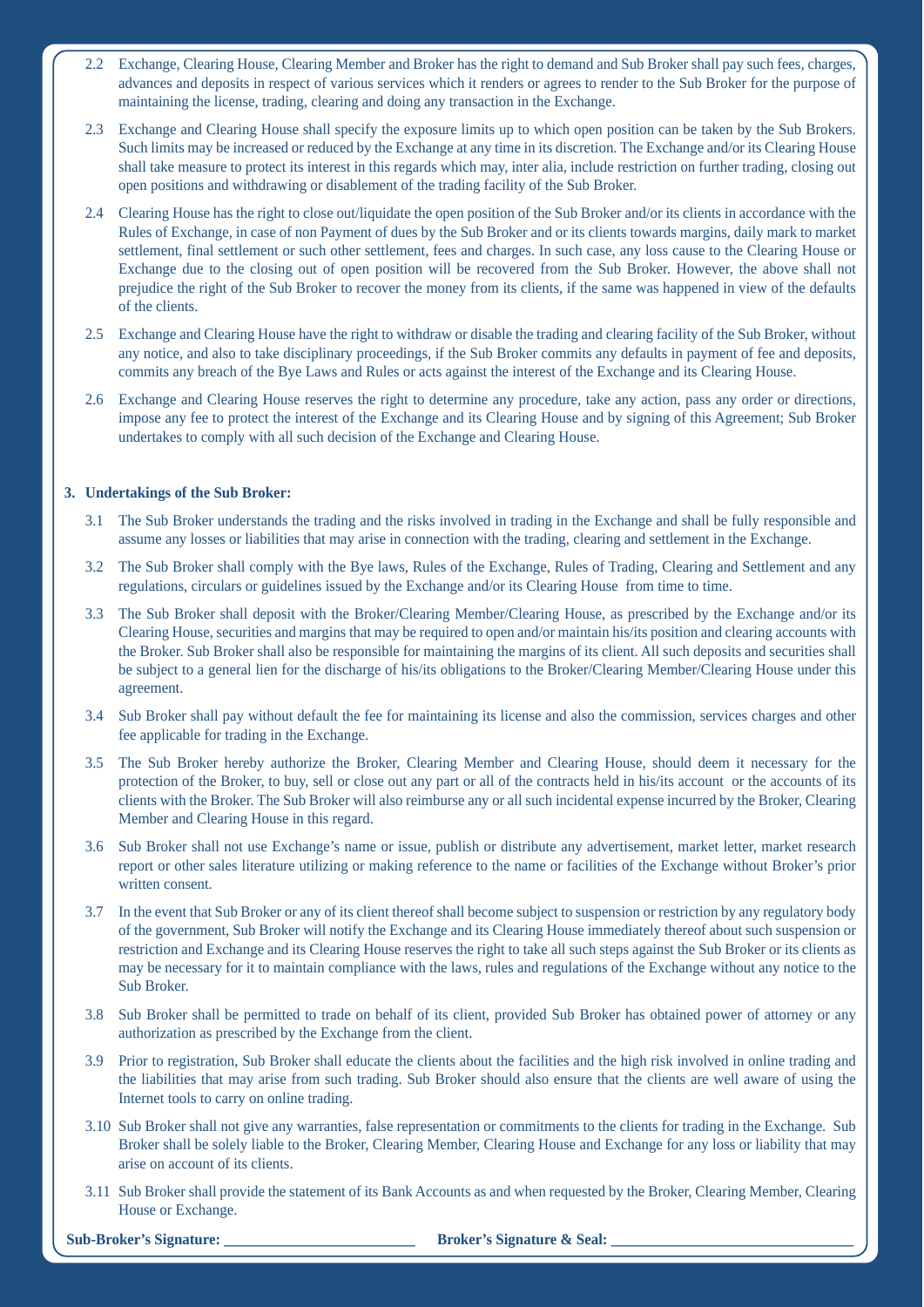# **4. Obligation of the Broker:**

- 4.1 Broker shall facilitate the trading and clearing facility to the Sub Broker through the Clearing House in accordance with the Bye laws, Rules of Trading, Clearing and Settlement and any regulations, circulars or guidelines issued by the Exchange and/or its Clearing House from time to time.
- 4.2 Broker shall register the clients introduced by the Sub Broker and also provide trading and clearing facility to such clients, provided Broker is satisfied with the requirement for registration of such clients.
- 4.3 Broker shall maintain all details pertaining to the Sub Broker including information related to the trade in the Exchange or the Clearing House, in strict confidence and shall not disclose the same to any person/entity except as required by the Exchange and its Clearing House or as required under the law; Provided, however, that the Broker shall be allowed to share the details of the Sub Broker with the parties/entities other than required under law or Exchange, with the express permission of the Sub Broker.
- 4.4 Broker shall maintain the records of transaction of Sub Broker and its clients and shall provide a statement thereof to the Sub Broker on periodical basis or as and when requested by Sub Broker. Broker shall also disburse the Commission entitled to the Sub Broker without any delay and default.

# **5. Trade Obligations:**

- 5.1 The Sub Broker shall accept and be responsible for all trades executed by the Sub Broker and its clients irrespective of whether the order is executed partially or in full in the Exchange.
- 5.2 In the event of Non-confirmation of trades by Sub Broker or its clients for any reason whatsoever, all exchange/clearing house-levied margins, MTM losses (on open position), will be borne by the Sub Broker for the unconfirmed trades. In such case, the Sub Broker shall pay to the Broker, margins levied by the Exchange/Clearing House on the unconfirmed trades. In addition to the above, the Broker shall have an option to call for collateral from the Sub Broker, to meet the subsequent daily margin obligation/MTM losses on the unconfirmed trades, the Sub Broker shall be obliged to pay the daily margin, MTM on the immediate succeeding business day when the Broker raises such margin requirement.
- 5.3 The Broker shall not permit the Sub Broker to create any new positions, until receipt of such additional margin requirement. If the Sub Broker or its clients defaults in paying the daily margin, MTM, if any, the Broker shall be entitled to liquidate or close out all or any of the Sub Broker's positions. Any and all loses and financial charges on account of such liquidation or closing out shall be borne by the Sub Broker.

## **6. Payment of Commissions and Service Charges:**

- 6.1 The Sub Broker shall pay the Commission and services Charges to the Broker, Clearing Member, Clearing House and Exchange for every trade executed by the Sub Broker and its customer. In order to centralize and efficient functioning of the commission or service charge distribution system, the Sub Broker hereby grants the absolute authority to the Clearing House to maintain and operate the Commission/Service Charge account of the Sub Broker, if any.
- 6.2 Clearing House shall have the exclusive right to manage and distribute the commission/service charges pertaining to the Sub Broker.
- 6.3 The Clearing House shall after the distribution of the Commission/Service Charges provide a statement of Commission to the Sub Broker.
- 6.4 The rate of commission payable by Sub Broker to the Broker shall be mutually agreed and Broker reserves the right to make amendments or revision to the same with the approval of the Clearing Member/Clearing House.
- 6.5 If the Exchange or Clearing House increases the Commission or Service Charges, the Broker shall also be entitled to revise proportionately its commission and service charges payable by the Sub Broker and the Sub Broker shall adhere to the same.
- 6.6 If the Sub Broker gives any discounts in commission and services charges to its Clients, which shall not at no point of time exceed the limit prescribed by the Clearing House and Exchange.

# **7. Liability of payment of Taxes:**

- 7.1 Sub Broker undertakes, agrees and accepts the responsibility and liability of remitting tax of all forms, VAT, Sales Tax, Levies, License Fees which fall due from their respective business operations to the Government of Nepal or any other local body, even if such tax is imposed by such Government or Local body with immediate or retrospective effect and hereby absolves the Broker, Clearing member, Clearing house and Exchange from any such liability and responsibilities.
- 7.2 If any deduction to be made from the amount payable to the Sub Broker under the laws of Nepal, then the Clearing House, Clearing Member and Broker shall make such deduction and a statement thereof shall be given to the Sub Broker.

## **Sub-Broker's Signature:**  $\qquad \qquad$  **Broker's Signature & Seal:**  $\qquad \qquad$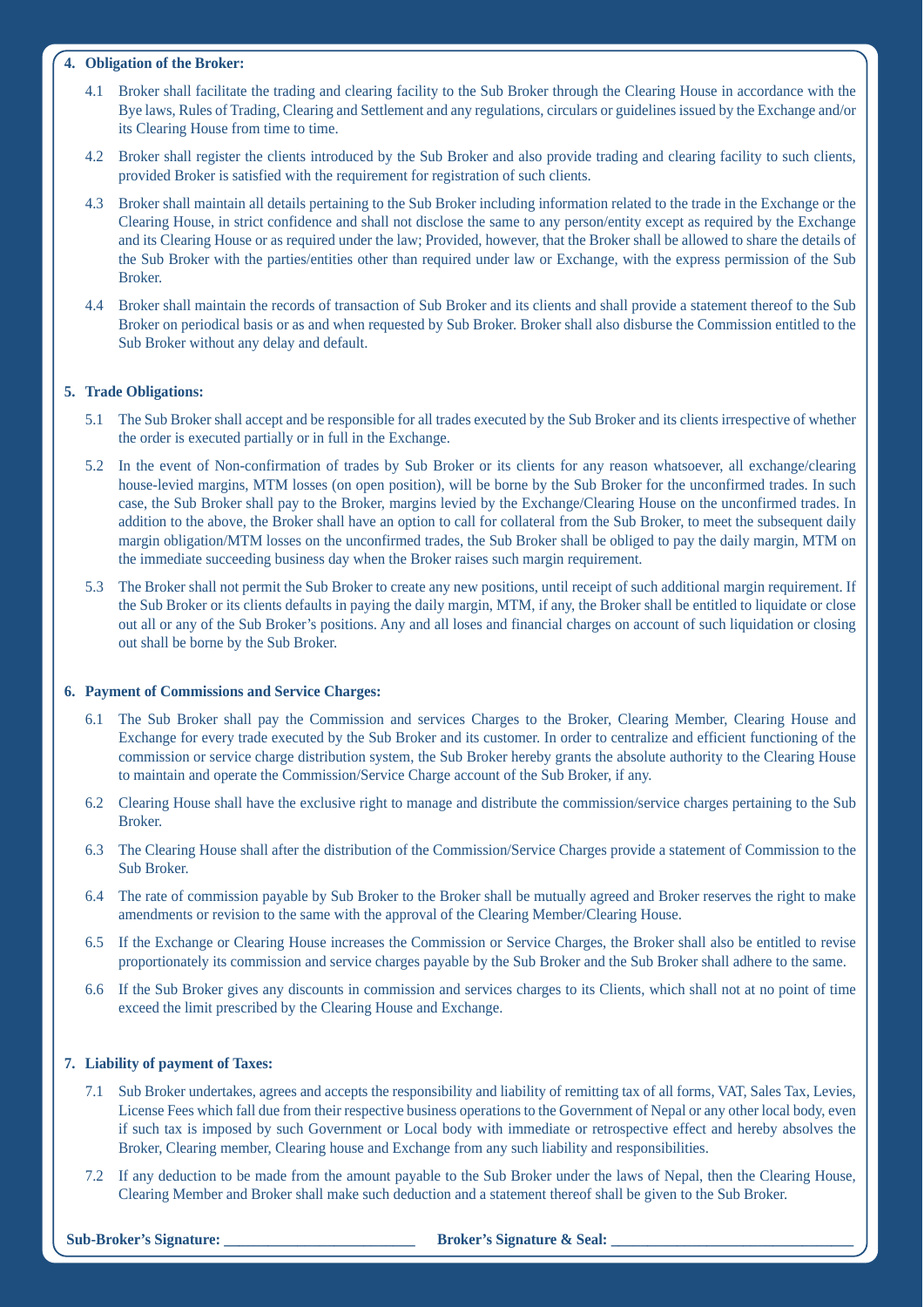#### **8. Risk Acknowledgment by Sub Broker:**

 Sub Broker understands and acknowledges the following known risks and other risks associated with trading in the Exchange. This risk stated below does not disclose all of the risks and other significant aspects of trading in the Exchange. The Sub Broker shall take its own endeavor to understand and assess the risk before trading in the Exchange:

- 8.1 A Sub Broker shall participate in trading and also permit its Customer for trading only if it clearly understands the nature of the contracts, contract specification, price, margin and the extent of exposure to risk. Risk of loss in trading can be substantial and a Sub Broker should carefully consider whether trading is appropriate in light of its experience, objectives, financial resources and other relevant circumstances. Thus, trading requires not only the necessary knowledge and financial resources but also the financial and emotional temperament.
- 8.2 Sub Broker shall be solely responsible for loss arising out of trading in the Exchange on its account and also its Customers Account, and the Exchange, Clearing House, Members and Brokers shall not be responsible for the same and it will not be open for the Sub Broker to take the plea that neither adequate disclosure was made nor explained the full risk involved in trading. The Sub Broker will be solely responsible for the consequences for each and every trade executed by the Sub Broker.
- 8.3 Effect of "Leverage" the amount of margin is small considering the value of the commodity contract so the transactions are 'leveraged' or 'geared'. Trading, which is conducted with a relatively small amount of margin, provides the possibility of great profit or loss in comparison with the principal investment amount. Transactions in trading also carry a high degree of risk; therefore, Sub Broker and its Customer should trade with caution by taking into account its financial resources. If the prices move, a trader may lose a part of or whole margin or equivalent to the principal investment amount in a relatively short period of time. Moreover, the loss may exceed the original margin amount.
- 8.4 Trading involves daily settlement of all positions. Every day the open positions are mark to market based on the closing level of the index. If the index has moves against the trader, the trader would require depositing the amount of loss (notional) resulting from such movement. This margin will have to be paid within a stipulated time frame, generally before commencement of next day's trading. If a Sub Broker fails to deposit the additional margin by the deadline or if an outstanding debt occurs in the trader's account, the Exchange and its Clearing House may liquidate a part of or the whole position or substitute commodities. In this case, the Sub Broker will be liable for any losses incurred due to such Close Outs.
- 8.5 Under certain market conditions, a Sub Broker may find it difficult or impossible to execute transactions. For example, this situation can occur due to factors such as illiquidity i.e. when there are insufficient bids or offers or suspension of trading due to price limit or circuit breakers etc.
- 8.6 In order to maintain market stability, the Exchange and/or its Clearing House may change the margin, contract specification and other parameters of trading. These measures may be applied to the existing open positions. In such conditions, a Sub Broker will be required to put up additional margins or reduce its positions.
- 8.7 A Sub Broker must itself gather information from the Exchange, Clearing Member, Clearing House and Broker relating to the details of the contracts it plan to trade i.e. the contract specifications and the associated obligations.
- 8.8 The placing of certain orders (e.g., "stop-loss" orders, or "limit" orders), which are intended to limit losses to certain amounts, may not be effective because market conditions may make it impossible to execute such orders. Strategies using combinations of positions may be as risky as taking simple "long" or "short" positions.
- 8.9 Market conditions (e.g., illiquidity) and/or the operation of the rules of certain markets (e.g., the suspension of trading in any contract or contact month because of price limits or "circuit breakers") may increase the risk of loss due to inability to liquidate/offset positions.
- 8.10 Sub Broker should familiarize with the protections accorded to the money or other property deposited with the Broker. A Sub Broker will not able to recover the money, which is lost in the trading. In case of any dispute arising out of the trading shall be subject to Arbitration Rules of the Exchange.
- 8.11 Sub Broker should obtain clear information of all commission, fees and other charges with respect to conducting trading in the Exchange. These charges will affect the net profit (if any) in the trade or will increase your loss.
- 8.12 The Exchange offers only electronic trading facilities (online trading facilities), which are computer-based systems for order-routing, execution, matching, registration or clearing of trades. As with all facilities and systems, they are vulnerable to temporary disruption or failure. In such circumstances, the Sub Broker may suffer losses which cannot be ascertained and recoverable.

# **9. Indemnity:**

 The Sub Broker shall indemnify and keep indemnified the Broker, Member, Clearing House and the Exchange from and against all harm, loss, damages, injury, penalty, that may be suffered or incurred by the Broker, Member, Clearing House and the Exchange during the course of trading, clearing and settlement and all costs, charges and expenses incurred in instituting and/or carrying on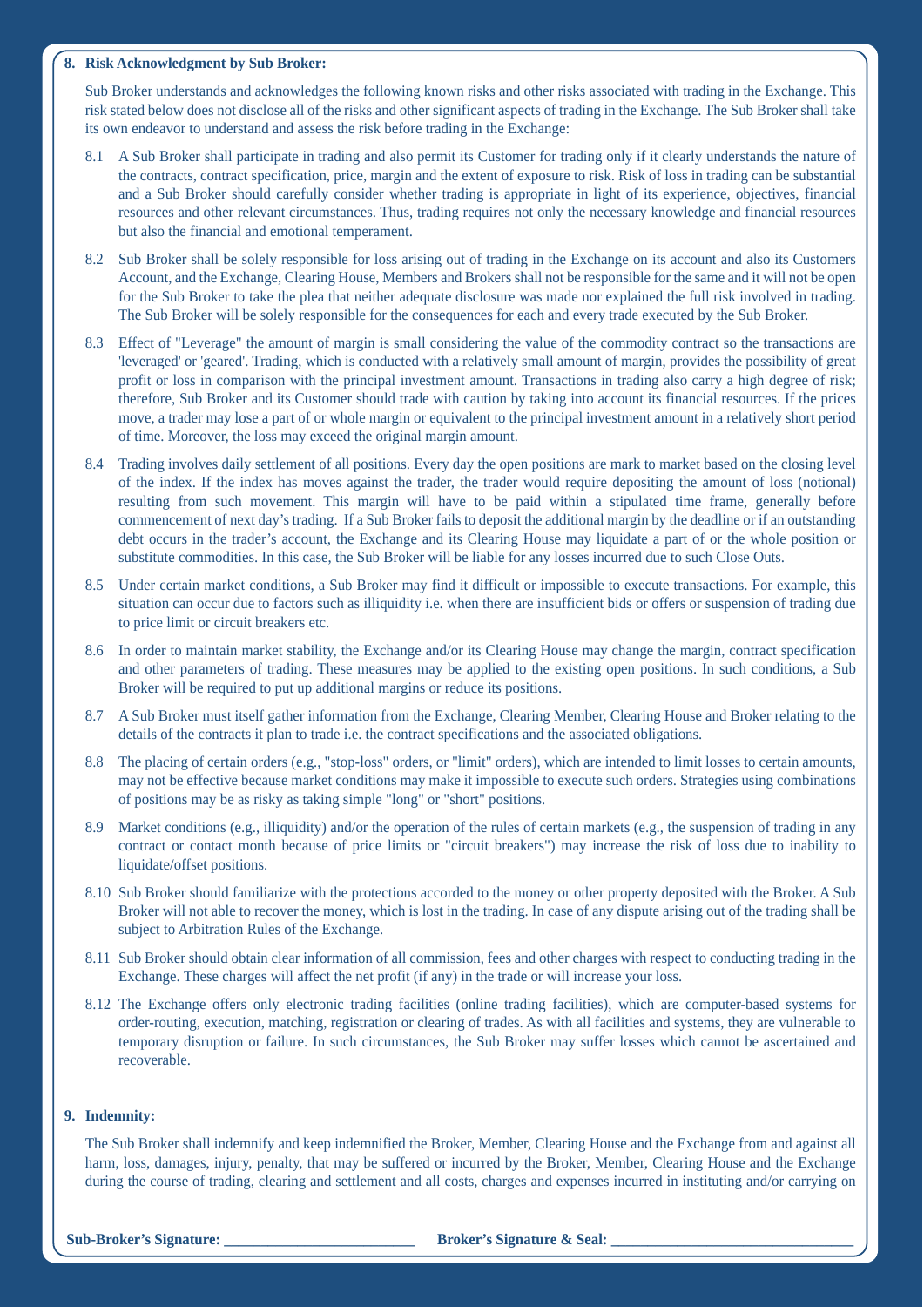and/or defending any legal proceedings by the Broker or Member or Clearing House or the Exchange as result of or on account of any act of commission or omission or default of the Sub Broker in complying with this agreement, any of the provisions of the Bye-Laws, Rules of the Exchange or the Laws of the Nepal.

#### **10. Force Majeure:**

 The Broker shall not be liable to the Sub Broker or its clients or to any third party for any failure to perform its functions, defaults, latches, or delays happened to the clearing functions of the Clearing House or to the Automatic Trading System of the Exchange as a result of circumstances beyond the control of the Clearing House, Exchange or any act of God. In the event that the functions of the Broker, Member, Clearing House and the Exchange is prevented or hindered in consequence of any act of God or circumstances beyond their control, the functions of the Broker shall be suspended during the period of continuance of any such event. These acts may amongst other things include electrical, communication, computer system failure beyond the reasonable control of the Broker, Member, Clearing House and the Exchange, war, invasion, riot, strike, rebellion, revolution, military or usurped power or confiscation, terrorist activities, nationalization, government sanction, embargo and natural calamities.

## **11. Notices:**

 All notices and any communication required to be given pursuant to this Agreement shall be in writing and shall be delivered personally, or by facsimile or registered mail to the other party as follows:

| $1_{-}$ | To the Broker     |
|---------|-------------------|
|         |                   |
|         |                   |
|         |                   |
| $2^{+}$ | To the Sub Broker |
|         |                   |
|         |                   |
|         |                   |

 Any notice required to be sent under this Agreement shall be deemed as served/ delivered within three days from the date of its posting or sending.

# **12. Termination:**

- 12.1 Either party may by giving 30 days (Thirty) written notice to the other party terminates this agreement.
- 12.2 Broker may terminate this agreement forthwith, with the prior permission of Clearing House, if Sub Broker commits any default or provided any false information for obtaining the license or acted against the anti money laundering laws of Nepal.
- 12.3 Notice of such termination shall be submitted by the terminating party separately in writing to the Clearing Member and Clearing House and acknowledgement thereof shall be obtained. The terminating party shall also send a resolution approving the termination to the Clearing member and Clearing House along with the notice.
- 12.4 The termination shall not have any effect on the transactions executed before the date of termination by the parties and the rights and obligations of the parties in respect of such transactions continue to subsist till the settlement of accounts in terms of this agreement and/or the terms and conditions as may be prescribed by the Exchange on receipt of notice of termination.
- 12.5 In the event of the death or insolvency of the Sub Broker or the Sub Broker is otherwise becoming incapable of receiving and paying for or delivering or transferring instruments which the Sub Broker has ordered to be bought or sold, the Broker may request the clearing house after the approval of the Exchange, to close out the transaction of the Sub Broker and the Sub Broker or his legal heirs or representatives shall be liable for any losses, costs, damages including statutory/regulatory charges, if any and be entitled to any surplus which may result there from.
- 12.6 In the event of cancellation of membership of the Broker, the Sub Broker shall be entitled to transfer its account to another Broker after settlement of its account with the Broker.
- 12.7 Notwithstanding the above, Exchange, Clearing House and Clearing Member reserves, the right to terminate this agreement without assigning reason, if it found that the Sub Broker committed any default or acted against the interest of the Exchange or is in violation of the Bye Laws and Rules of the Exchange.

#### **Sub-Broker's Signature:**  $\qquad \qquad$  **Broker's Signature & Seal:**  $\qquad \qquad$